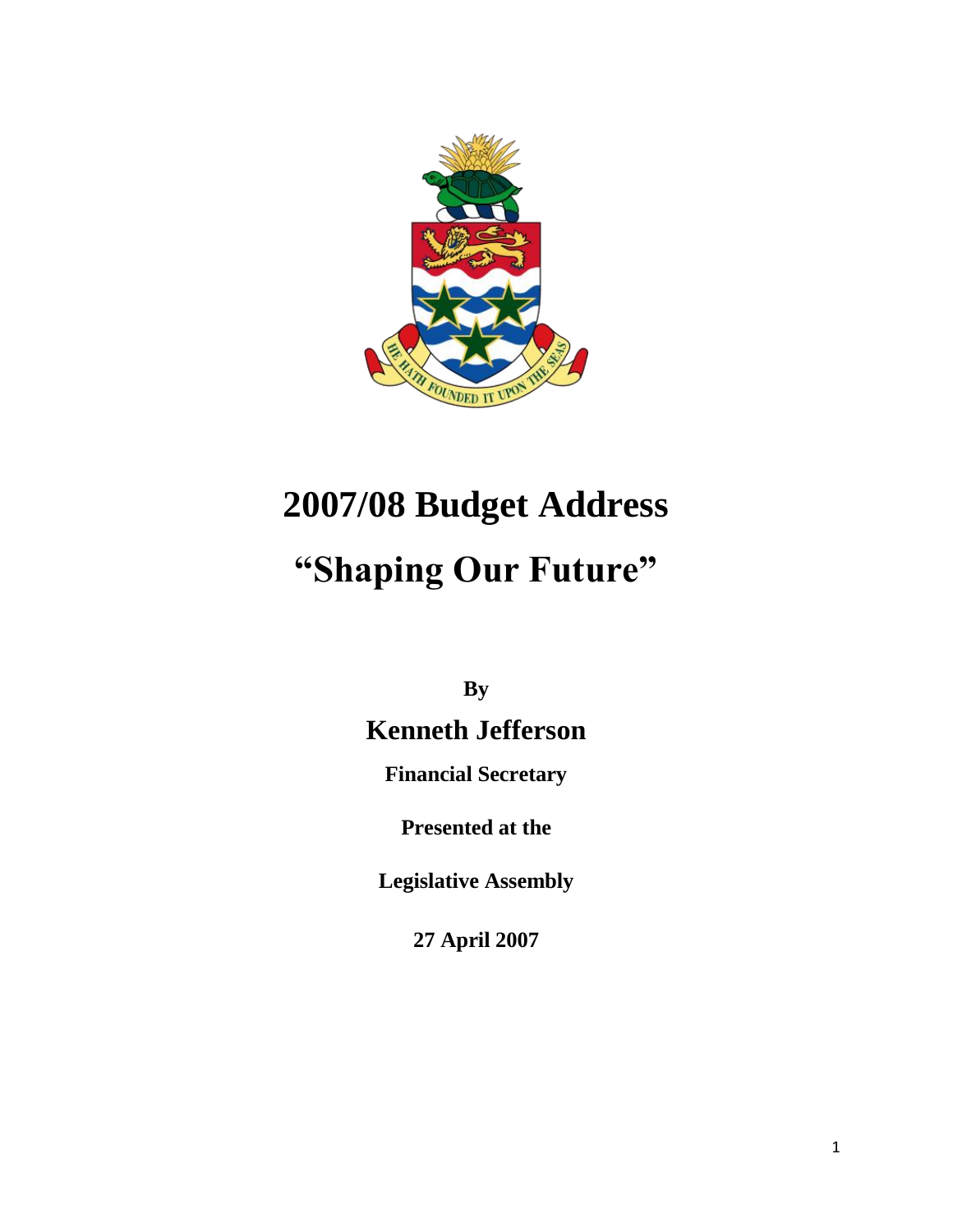### **Introduction**

Madam Speaker, on behalf of the Government of the Cayman Islands, I rise to present the Budget for the 2007/8 financial year that encompasses the 12-month period from 1st July 2007 to 30th June 2008. This year is referred to throughout this Address as 2007/8.

Each year, governments throughout the world undertake and complete the important exercise of the preparation of national budgets. The purpose of a national budget is twofold: 1) it sets out the fiscal discipline that a government will adhere to during the year; and 2) its content indicates the direction in which a government intends to take a country.

Accordingly, this Budget Address contains both elements: fiscal discipline and the direction that the government intends to take the Islands. This Budget Address is entitled "Shaping our Future".

Whilst the Islands' economy has been robust in recent years, we cannot afford to rest on our past successes. The devastation caused by Hurricane Ivan in 2004 forced us to realise the fragility of our prosperity. The Government therefore recognises that when the Islands' economy is strong it must take the necessary steps to shape the future of the Cayman Islands to ensure that the successes continue.

Shaping our future entails knowing the factors that impact the successes we have enjoyed for years and taking steps to enhance those factors. Shaping our future well will result in, amongst other things, a well educated population; the Islands being able to offer good health care to everyone; a strong economy that affords a high standard of living; fiscal interventions by Government that are sustainable; low levels of crime; and a preserved environment.

The 2007/8 Budget strives to enhance the well-being of today's generation and, it presents a sustainable and affordable platform for building successes in the years to come.

#### **The Economic Outlook**

Shaping our future must take into account the present economic conditions and, those conditions that are forecast for the future. In its August 2006 report, Moody's Investors Service raised the ratings for the Cayman Islands to Aaa and Aa3 which are equivalent to exceptional and high-grade ratings. The ratings are based on the Islands' macroeconomic performance; political and social developments; the state of Government's finances and its debt position; and the Islands' vulnerability to external shocks. These exceptional and high-grade ratings place the Cayman Islands on par with the UK, the USA and Canada. These ratings in the 2006 Moody's report provide an independent verification not only of the Government's ability and willingness to meet its debt obligations but they also indicate that the Islands' macroeconomic fundamentals are solid. The Government therefore asserts that the Islands' macroeconomic fundamentals provide evidence that present conditions are conducive to future successes.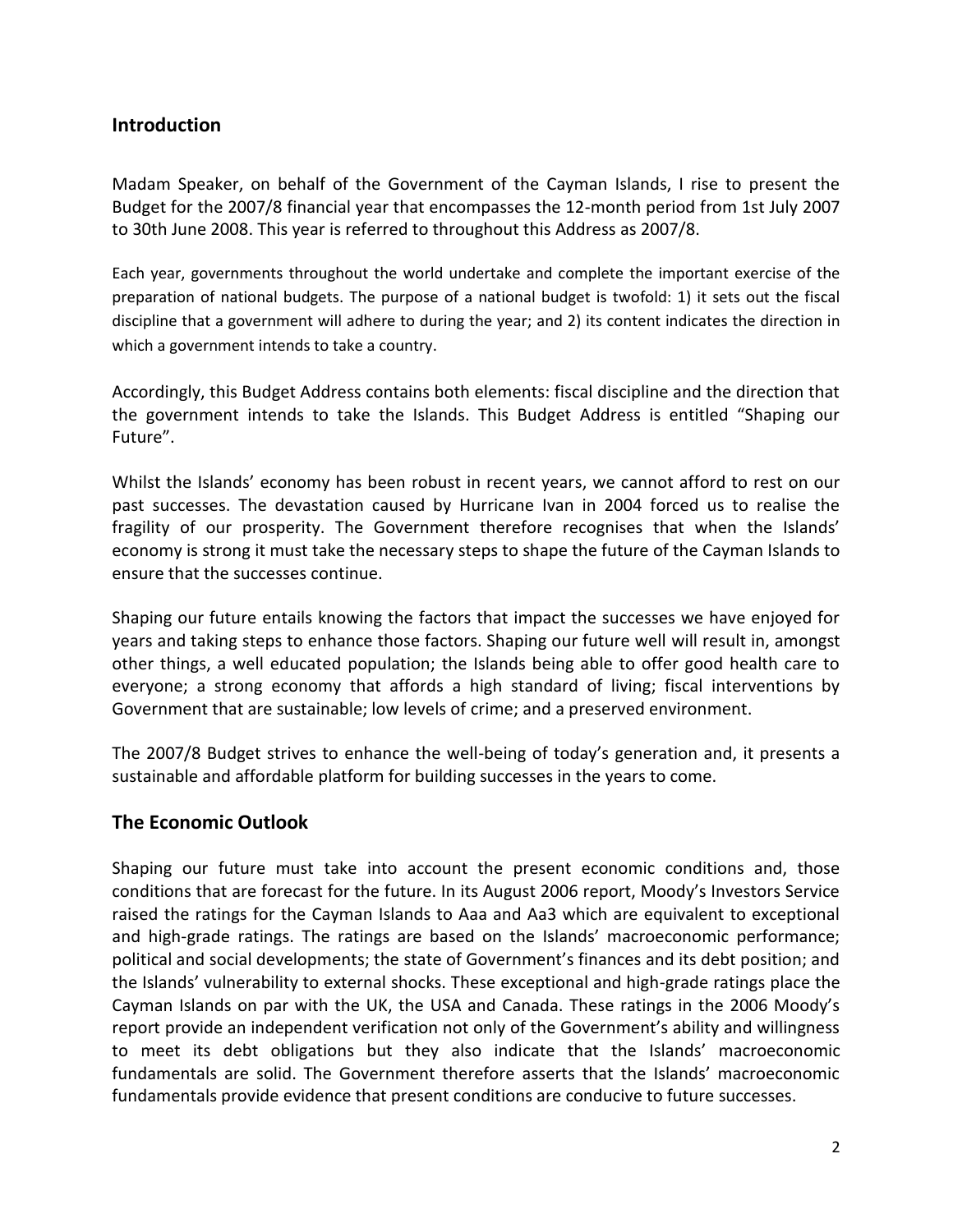During the 2007/8 financial year, the Cayman Islands' economy is expected to remain robust due to the continued recovery of the tourism sector, the near completion of reconstruction efforts and the continued expansion of the financial services sector. In respect of the 2007/8 financial year:

- $\bullet$  real GDP growth is expected to be 3.5%;
- inflation is forecast to be 3.5%; and
- unemployment is expected to be 3.6%.

The comparable rates that are forecast in respect of the current financial year, 2006/7, are as follows:

- $\bullet$  real GDP growth is expected to be 4.2%;
- inflation is forecast to be 2.2%; and
- unemployment is expected to be 3.1%.

The forecasts that I have just outlined are applicable to a 1st July to 30th June period. Since many entities have a financial year that ends on 31st December coupled with the fact that until a few years ago Government also maintained a financial year which ended on 31st December, members of the general public, private and public sector entities may be able to better-relate to information presented on a calendar year basis. In respect of the year to 31st December 2007, the economy is expected to grow by 3.8%; inflation is forecast to be 3.6% and unemployment, 3.5%.

The Government therefore reiterates the point made earlier that the Islands' macroeconomic fundamentals provide evidence that present conditions are conducive to future successes and, this positive outlook is supported by the results forecast for such macroeconomic fundamentals.

#### **An Overview of Financial Statement Forecasts**

Madam Speaker, I said at the outset of this Address that a fundamental purpose of a national budget is to set out the fiscal discipline that a government will follow during the course of a year.

The fiscal discipline that Government will follow is provided by the forecast financial statements which are contained in Part C of the Annual Plan and Estimates document that was Laid on the Table of the Legislative Assembly earlier. In particular, the fiscal discipline that Government will follow in the 2007/8 financial year is given by the level of its planned expenditure for that year. It must however be recognised that revenues also impact fiscal discipline – since Government's spending is a function of its revenues.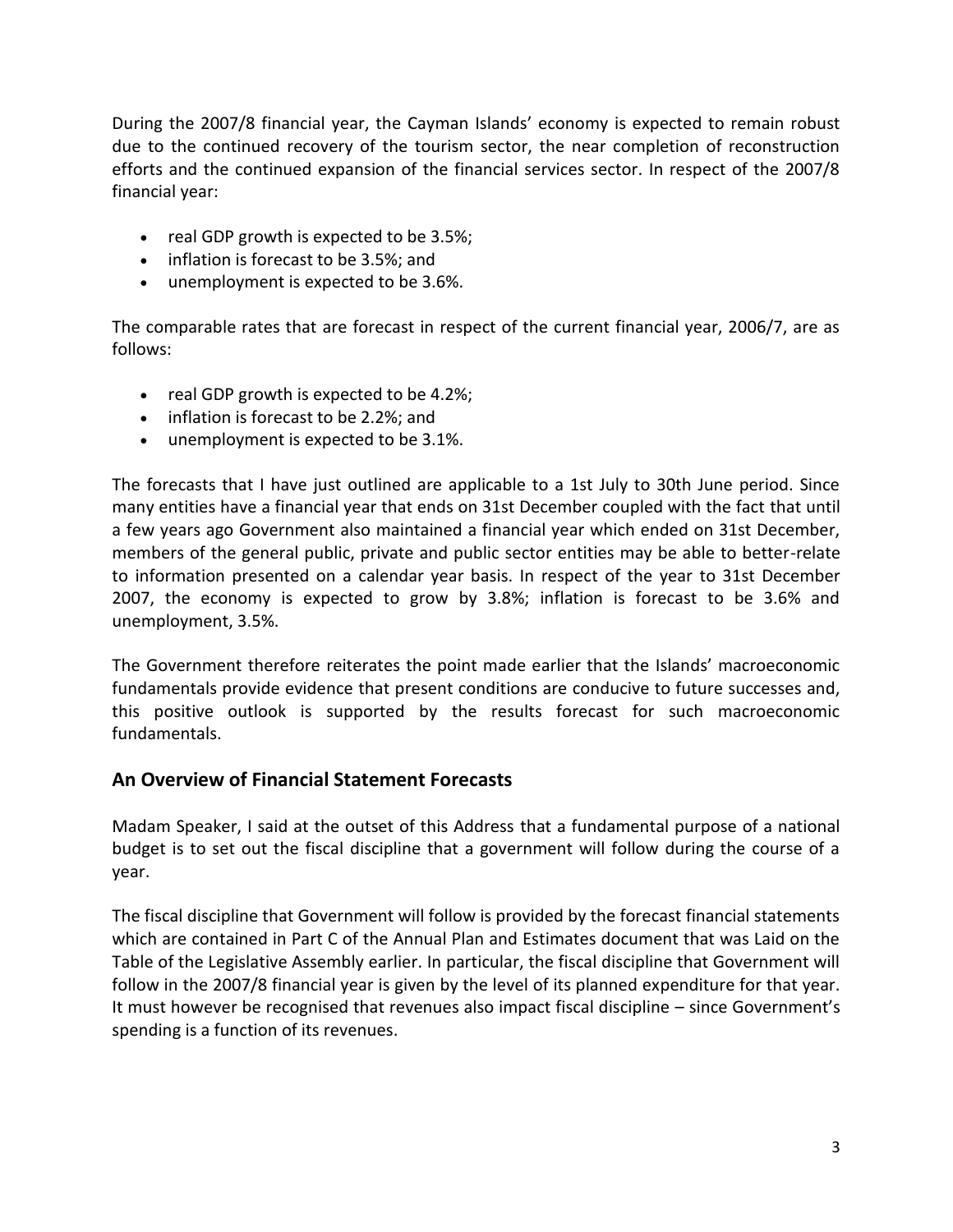The forecast financial statements show the financial position of both Core Government and the Entire Public Sector – the latter includes Statutory Authorities and Government Companies. I will, however, only focus on the Core Government estimates.

The key measure of the Government's performance is the magnitude of its Net Surplus. Net Surplus is calculated by subtracting total Operating and Financing Expenses from total Operating Revenue.

The financial statements indicate a forecast Net Surplus of \$17.5 million for the 2007/8 year. The Net Surplus is arrived at by subtracting forecast total Operating Expenses of \$469.2 million along with \$12.4 million of financing expenses from the forecast total Operating Revenue of \$499.1 million. The Strategic Policy Statement, or SPS, for the 2007/8 financial year that was Laid on the Table of the Legislative Assembly in December 2006, indicated that the targeted level of Net Surplus was \$19.6 million. The difference between the targeted and forecast Net Surplus is insignificant.

The forecast total Operating Revenue of \$499.1 million is a modest 8.6% more than the \$459.7 million which was presented in the 2007/8 SPS.

Honourable Members will recall that the 2006/7 Budget contained \$23.3 million of new revenue measures which were necessary to generate additional income to help fund the Government's planned capital projects and expanded services over the 2006/7 financial year. The Government recognises that revenue measures impact the cost of living; accordingly new revenue measures have not been pursued in the 2007/8 financial year. The forecast total Operating Revenue of \$499.1 million, therefore, does not include any new revenue measures.

The combined \$481.6 million that consists of forecast total Operating Expenses of \$469.2 million and forecast financing expenses of \$12.4 million, is 4.8% more than the \$459.7 million which was presented in the 2007/8 SPS. The variance is due primarily to the approval of the cost of living adjustment which was awarded to Civil Servants effective July 2006. This cost of living adjustment was approved after the SPS was presented to the Legislative Assembly in December 2006.

The forecast Balance Sheet shows that as at 30th June 2008, Total Assets will be valued at \$990.0 million while Total Liabilities are projected at \$504.7 million. The Government's Net Worth, which is the difference between Total Assets and Total Liabilities, is therefore forecasted to be \$485.3 million.

The Cash Flow Statement indicates that during the 2007/8 year, \$143.1 million will be spent on purchasing and developing Executive Assets and \$16.6 million will be invested in Statutory Authorities and Government Companies.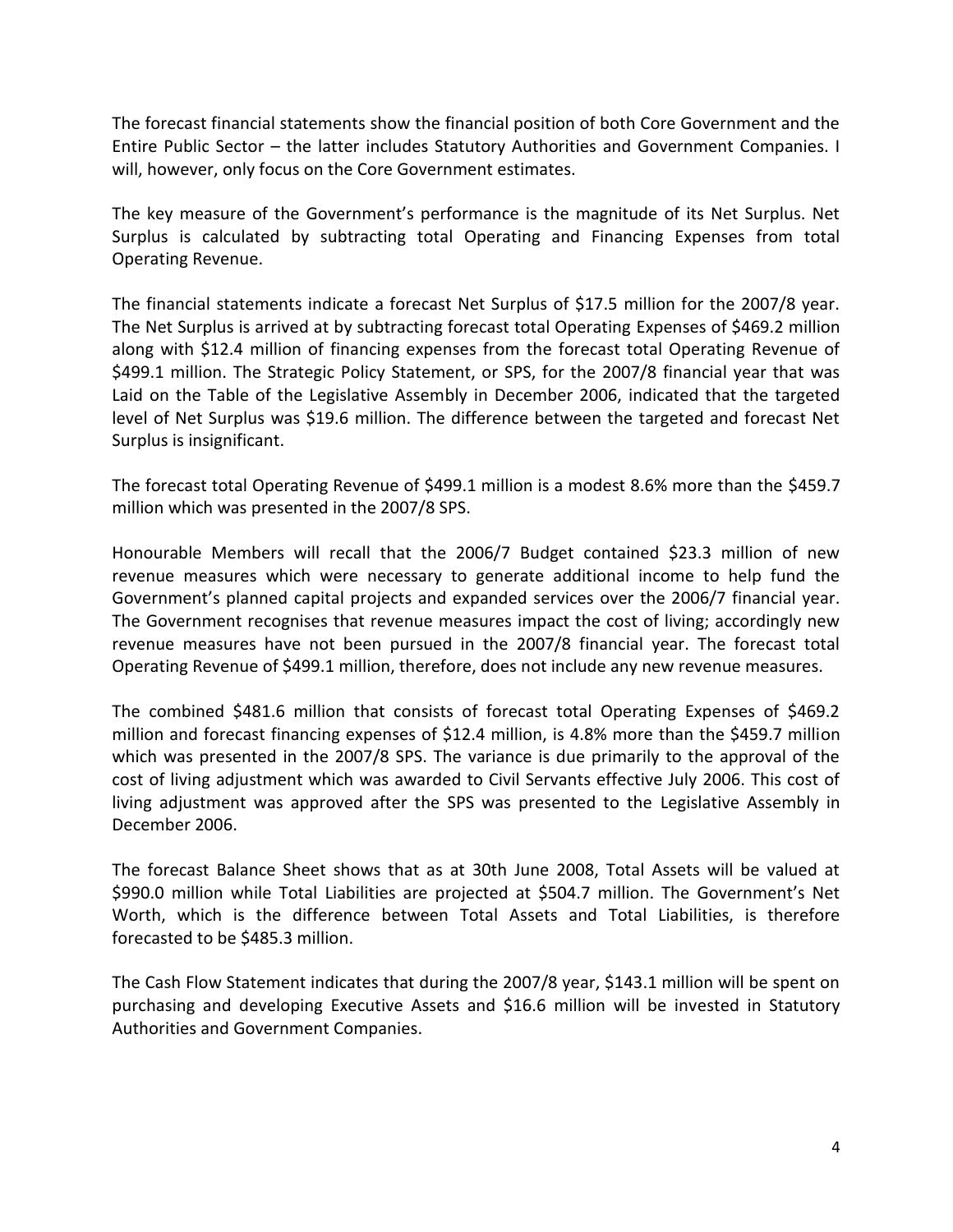Additional comments pertaining to fiscal discipline are provided in an upcoming section of this Address that is entitled "Compliance with Principles of Responsible Financial Management and Strategic Policy Statement".

### **Executive Assets and Equity Investments**

Madam Speaker, one of the most immediately apparent ways to identify the direction in which a government intends to take a country, is to consider its capital expenditure and investment programme. Government's annual budget indicates capital expenditures and investments under two headings: Executive Assets and Equity Investments.

The 2007/8 Budget seeks appropriations for the following capital expenditures and investments that the Government expects to undertake during the year:

- \$35.5 million is planned to be spent on three high schools and a new George Town Primary School;
- \$18.0 million is to be spent on the new Government Office Accommodation Project;
- \$14.4 million is sought in respect of the purchase of various entity assets by the Portfolio of Internal and External Affairs – of which \$1.7 million is sought to enable the construction of a headquarters facility for the Hazard Management Cayman Islands;
- $\bullet$  \$13.3 million to the Health Services Authority to enable the Authority to purchase medical equipment and cover a portion of its operating losses;
- \$5.2 million is to be spent on the acquisition of entity assets by the Ministry of Communications, Works and Infrastructure;
- \$4.0 million to extend the Linford Pierson Highway to Walkers Road;
- $\bullet$  \$3.8 million is planned to be expended on sports stadia and fields;
- \$3.0 million is to be spent on a new Summary Court building;
- \$3.0 million in respect of miscellaneous road surface upgrades on Grand Cayman;
- \$3.0 million is planned to be spent on a new Civic Centre in Bodden Town which will serve as a Category 'A' hurricane shelter;
- \$3.0 million is sought in respect of payments to be made for lands used in the construction of public roads;
- \$2.0 million in respect of a new Emergency Facility in Bodden Town;
- \$2.0 million is to be spent on the East/West arterial road on Grand Cayman;
- \$1.1 million in respect of a traffic-calming project;
- \$1.0 million is planned to be spent on the construction of a secure remand facility for juveniles;
- \$0.7 million in respect of various road projects for Cayman Brac & Little Cayman;
- \$0.5 million is sought to enable the Cayman Islands National Insurance Company to purchase an upgrade to its computer system;
- \$0.5 million is planned as an investment in the Maritime Authority of the Cayman Islands;
- \$0.5 million is sought for the National Housing and Community Development Trust;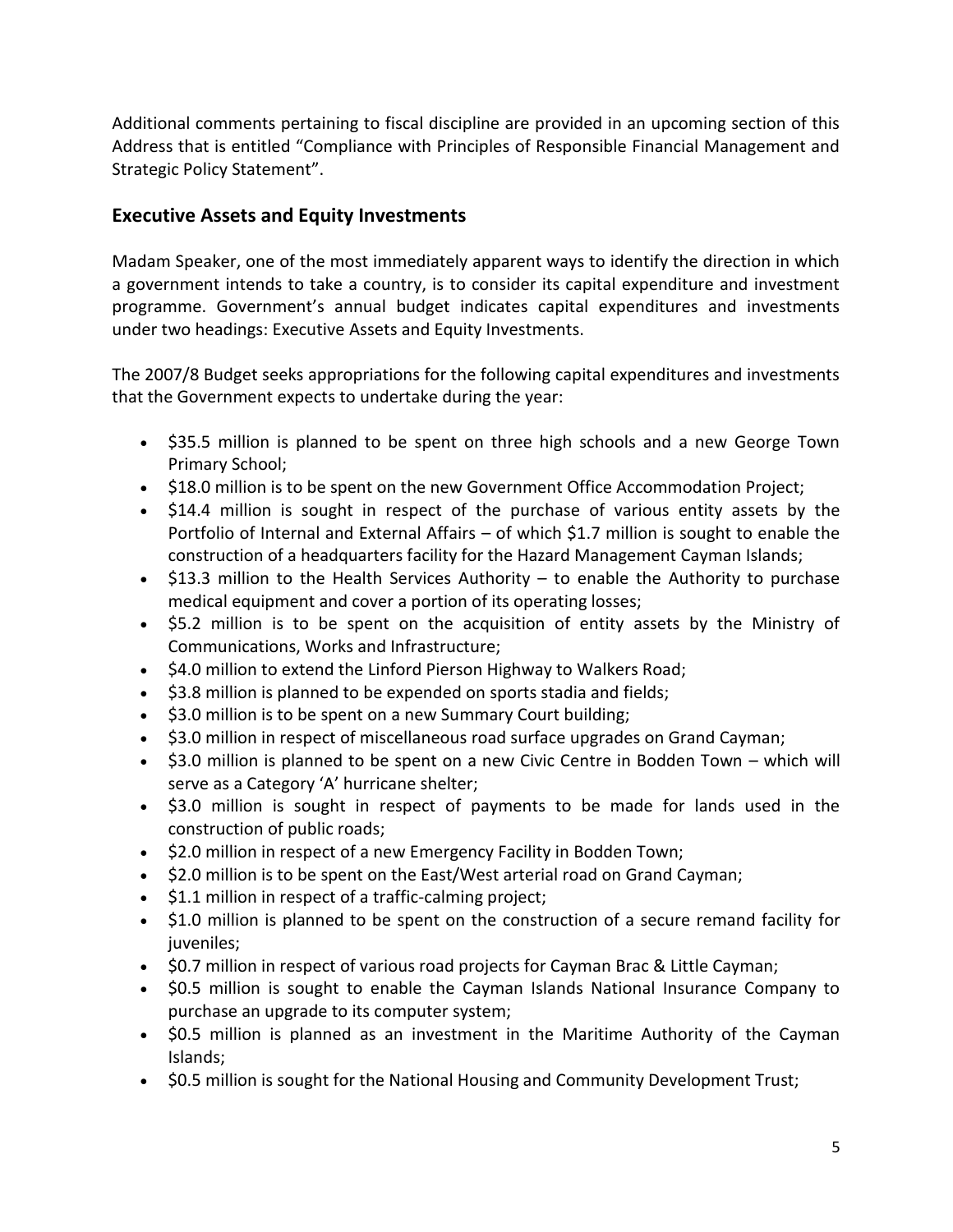- \$0.5 million is to be spent on various capital works to be undertaken by the University College of the Cayman Islands;
- \$0.5 million is sought in respect of planned purchases of paving and transport equipment for the National Roads Authority;
- \$0.4 million is sought for the Tourism Attractions Board;
- \$0.3 million is sought to permit the Sister Islands Affordable Housing Corporation to help fund the construction of four additional homes on Cayman Brac; and
- \$0.2 million to assist the National Gallery of the Cayman Islands in its reconstruction efforts.

Madam Speaker, the Government is clearly demonstrating that it sees a future in which education, law and order, adequate health care services for everyone, new and upgraded road infrastructure, secure and suitable accommodation for the delivery of public services and the provision of sporting facilities, are important and, it is taking action to make these a reality.

#### **Revenue Measures**

As I stated earlier, Madam Speaker, the Government does not propose any new revenue measures for 2007/8. Therefore, the forecast level of expenditures, both Operating and Capital, will be funded by existing cash balances, existing sources of revenues and borrowings.

### **Borrowings**

The level of borrowing that Government includes in its annual budget attracts significant scrutiny. Principally this is because legislators, past and present, seek to minimise borrowings. The present Government also adheres to this philosophy. This position is obvious when we examine the borrowing that has occurred in the current financial year. Government has the ability to borrow \$94 million in the current financial year that will end on 30th June 2007. In the 10-month period from 1st July 2006 to 27th April 2007, only \$10 million of that amount has actually been borrowed.

Whilst Government's Operating Revenues are greater than Operating and Financing Expenses for 2007/8, the resulting \$17.5 million Net Surplus is only able to partially fund the necessary capital expenditures and investments that are required to propel the Islands forward. It must therefore be accepted that borrowing is a necessary and legitimate financing mechanism.

The financial statements in the Annual Plan and Estimates indicate that the Government will seek an appropriation to borrow up to \$129.8 million in the 2007/8 year to assist in the funding of the capital expenditures and investments that I outlined earlier. The \$129.8 million in borrowings for 2007/8 exceed the target amount stated in the SPS by \$8.3 million. It is important that I explain why this single-year variation is not a cause for concern.

The SPS for 2007/8 that was Tabled in the Legislative Assembly in December 2006 envisaged that borrowings for 2006/7 would be \$48 million and for 2007/8, the amount would be \$121.5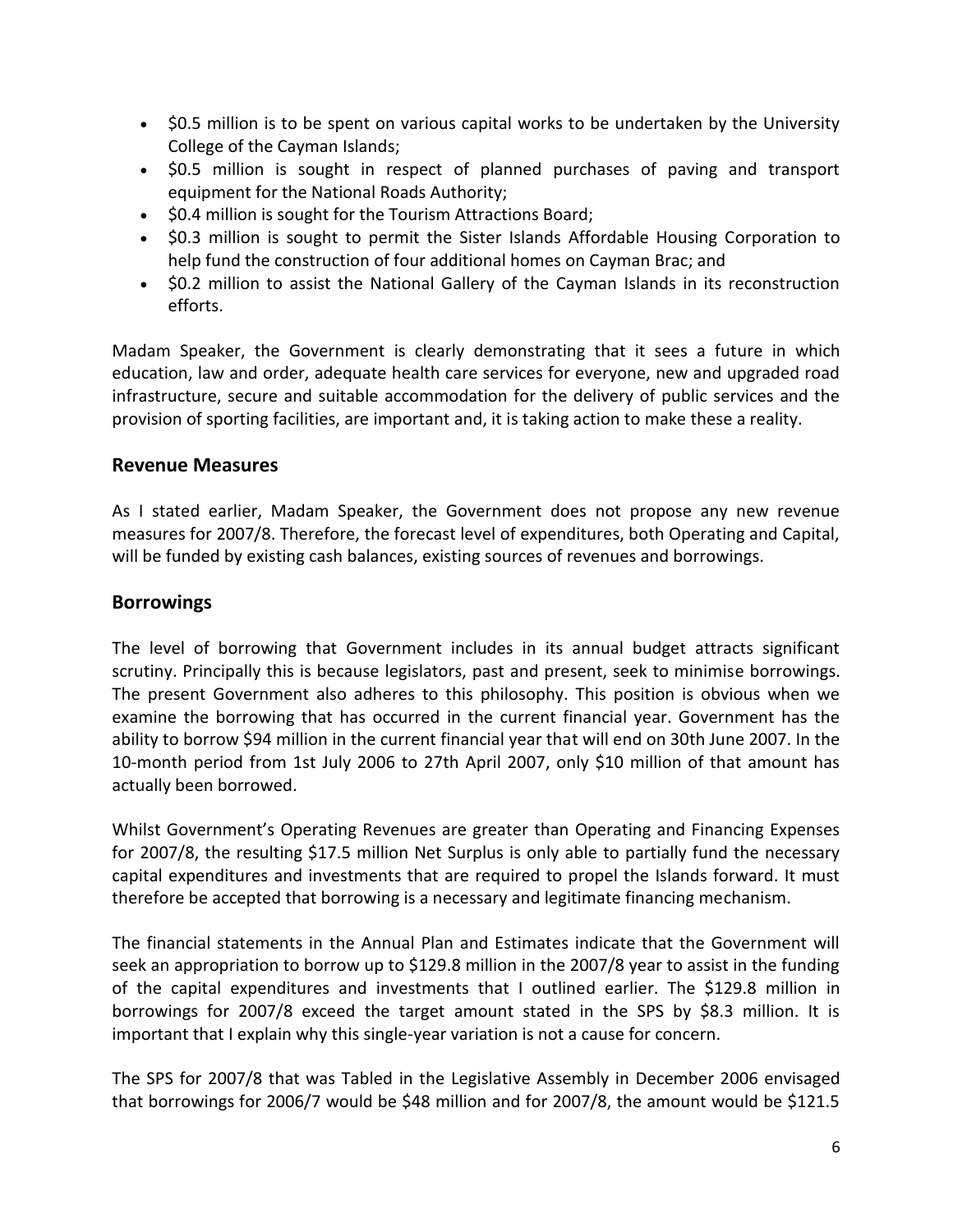million. The combined borrowings envisaged in the SPS for the two years, is therefore \$169.5 million. The Government has, to today's date, only drawn-down \$10 million in the current financial year. It is forecast that the maximum amount of additional borrowings in the twomonth period to June 2007, is \$17 million. Thus the forecast maximum amount of borrowing during the year to 30th June 2007 is \$27 million – out of a possible \$94 million that has been appropriated for the current year. When the maximum borrowings of \$27 million for the 2006/7 year are combined with the \$129.8 million of borrowings for the 2007/8 year, the resulting \$156.8 million should be compared to the \$169.5 million in borrowings envisaged by the SPS over the two years, 2006/7 and 2007/8. The Government is therefore forecasting that borrowings in 2006/7 and 2007/8 will actually be \$12.7 million less than envisaged in the SPS.

When this two-year perspective is adopted, it is clear that the philosophy of borrowing minimisation mentioned earlier continues in the 2007/8 Budget.

I take this opportunity to provide information on the level of central Government Public Debt. Central Government Public Debt has two components: 1) funds borrowed by Government for use on its own capital expenditures; and 2) funds borrowed by Government but on-lent to Statutory Authorities – this latter component being known in past years as Self-Financing Loans.

At 30th June 2005, central Government Public Debt was \$164.5 million. During the year to 30th June 2006, borrowings of \$24 million were made by Government whilst repayment of debtprincipal was \$14.7 million. The outstanding balance on central Government Public Debt was \$173.8 million at 30th June 2006. In the 10-month period from 1st July 2006 to today, borrowings of \$10 million have been made by Government whilst \$13.6 million of debtprincipal repayment has occurred. Therefore as at 27th April 2007, today, central Government Public Debt stands at \$170.2 million.

As shown in the Annual Plan and Estimates for 2007/8, the Balance Sheet therein indicates that as at 30th June 2008, the balance of the Government's outstanding debt is forecast to be \$295.7 million which is 3% below the \$305.8 million that was stated in the 2007/8 SPS.

Borrowings are typically scrutinised with two considerations in mind: 1) what the borrowed funds will be used for; and 2) whether the borrowings are affordable. I have stated that the 2007/8 borrowings will be used to fund necessary capital expenditures and investments that will propel the Islands forward. Borrowings will not be made to pay for Operating Expenses – those are adequately covered by Operating Revenues. I will now turn to the affordability of forecast borrowings for 2007/8.

## **Compliance with Principles of Responsible Financial Management and Strategic Policy Statement**

Madam Speaker, Government is legally obliged to comply with the Principles of Responsible Financial Management (the "Principles") that are set out in section 14 of the Public Management and Finance Law. The objective of those Principles is to ensure that, over a year,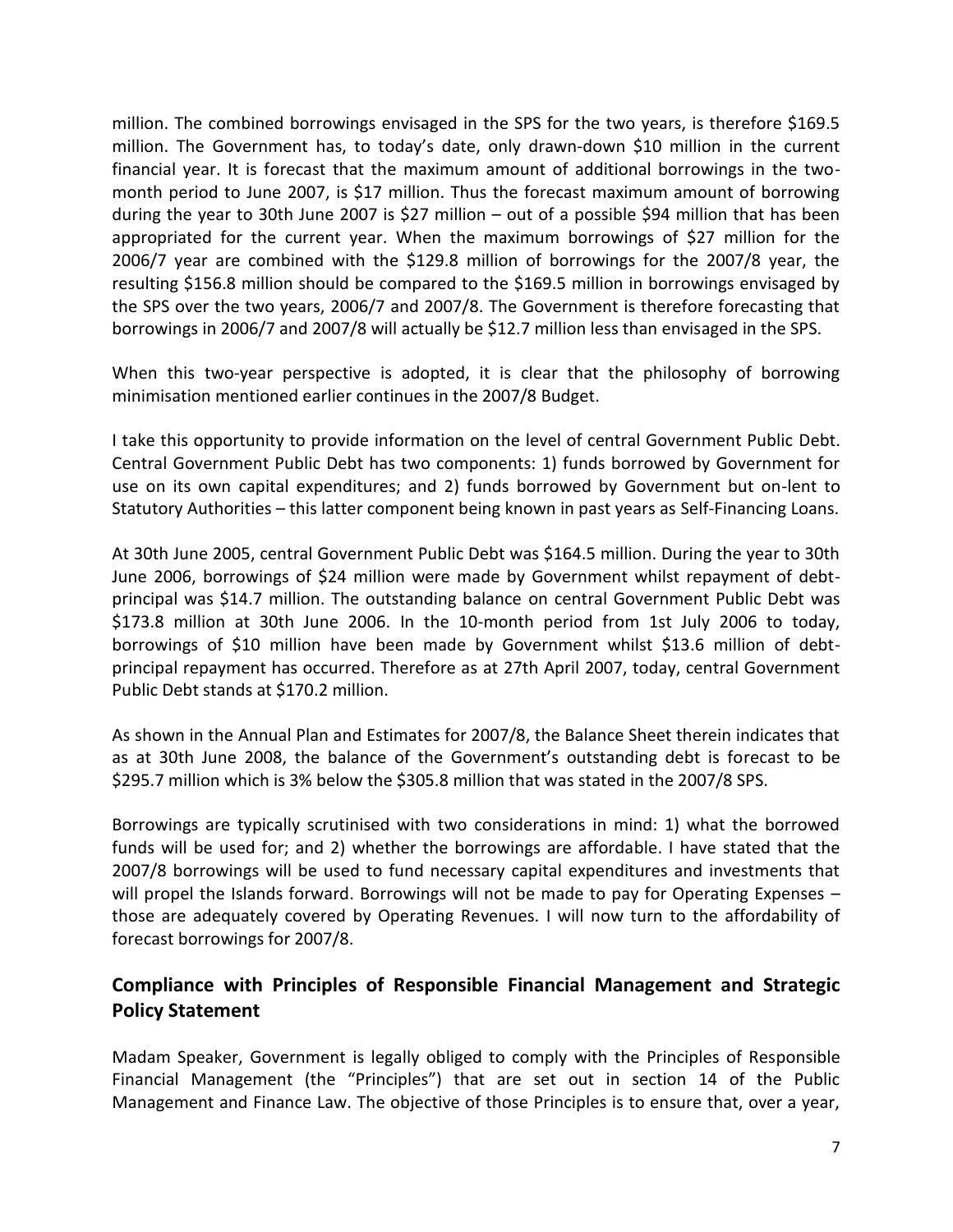Government's forecast expenditures, (including the interest cost of borrowing) and its revenues are fiscally disciplined.

The affordability of forecast borrowings for 2007/8 is best judged by an examination of Government's Debt Service Ratio. This is the third Principle stated in section 14 of the previously-mentioned Law. This Principle requires that Government's interest and other debt servicing expenses plus principal repayments of its borrowings, do not exceed 10% of its revenues. This is a very conservative definition because it takes into account both interest payments and principal repayments. Government's forecast Debt Service Ratio for 2007/8 is 6.6%. The forecast level of borrowings for 2007/8 is therefore affordable because there is comfortable compliance with a very conservative 10% limit. The 6.6% Debt Service Ratio is lower than the 7% ratio envisaged in the 2007/8 SPS.

The first Principle requires that the entire public sector's revenues exceed its expenses. This means that when the revenues and expenses of central Government, all Statutory Authorities and all Government Companies are netted-off, there must be a resulting Surplus. The financial statements for 2007/8 indicate a Net Surplus of \$17.5 million: hence there is compliance with this first Principle. The SPS indicated that the target figure for the 2007/8 Net Surplus was \$19.6 million. The \$2.1 million difference between the forecast Net Surplus for 2007/8 and the SPS target amount is insignificant.

The second Principle requires that Core Government's assets exceed its liabilities. The financial statements indicate a forecast Net Worth of \$485.3 million at 30th June 2008. There is compliance with this second Principle.

The fourth Principle requires that the existing balance of Government's borrowing, plus a riskweighted portion of public agencies' debt that has been guaranteed by Government, less the Government's cash balances, should not exceed 80% of central Government's revenue. This is referred to as the Net Debt Ratio. The forecast Net Debt Ratio for 2007/8 is 61.5%: hence there is compliance with this Principle. When this level is compared to the target ratio of 60% in the 2007/8 SPS, the resulting variance is small.

The fifth Principle requires that Government's cash balances at 30th June 2008, should, be equivalent to at least 75 days of expenditure in 2007/8. It is forecast that Government's total cash balances at 30th June 2008 will be equivalent to 75 days of expenditure. Hence there is compliance with this fifth Principle. The Government forecasts that its cash balances will total \$90.3 million at 30th June 2008 – which marginally exceeds the \$90.1 million level set in the SPS.

Madam Speaker, compliance with the Principles is evidence that the 2007/8 Budget is fiscally disciplined and, the fact that it does not differ significantly from the SPS Tabled in this House in December 2006, indicates that it conforms with the 2007/8 SPS.

### **Conclusion**